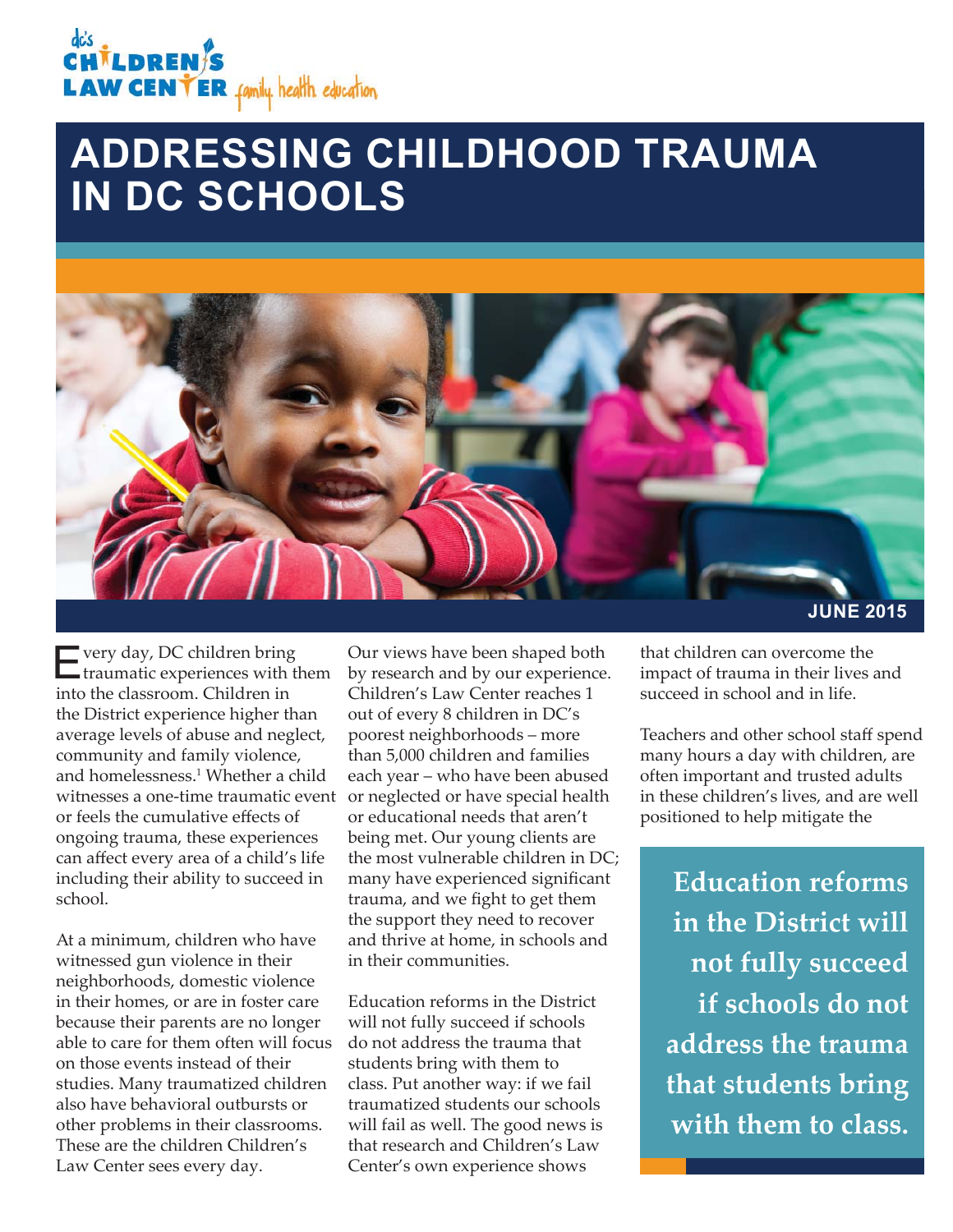negative impact of children's trauma on their learning. Other states that have implemented trauma-informed schools see improved educational attainment, and decreased suspensions and expulsions across the board. This improves the learning environment for everyone – a necessary step to improve DC's stubbornly low educational outcomes.

## **Childhood Trauma and Its Impact on Learning**

Trauma is defined as a severe emotional response to a frightening or threatening event or series of experiences that leaves a person overwhelmed and unable to cope.2 Children can be exposed to a variety of traumatic events including physical and emotional abuse and neglect, community or family violence, homelessness and housing instability, and lack of access to basic necessities like food, water and clothing. While experiencing any one discrete negative event such as physical abuse or witnessing a murder can cause trauma, children also can experience trauma through the cumulative effect of multiple, ongoing events such as experiencing homelessness, being removed repeatedly from one's parents, or moving from one foster family to another.<sup>3</sup>

Urban poverty greatly increases children's chances of experiencing trauma. Compared to children living in affluent neighborhoods, children living in poor urban neighborhoods are more likely to experience traumatic events such as family chaos, conflict, violence, victimization, incarceration or death of a family member, and abuse and neglect.4

Early childhood exposure to trauma also changes the way the brain develops.5 This change can result in major problems with the child's executive functioning and self-regulation – causing a traumatized child to overreact in a situation that seems ordinary to others.6 Trauma also can affect children's language development, inhibit their academic achievement and make it difficult to form relationships with both peers and adults.7 Traumatized children may develop hypervigilance, emotional withdrawal or dissociation, and spend the school day focusing solely on their safety – making it impossible to learn.<sup>8</sup>

The result? Children with trauma do worse in school. The impact of trauma on children in schools have been extensively documented: children with traumatic histories are more likely to be referred for special education, have higher rates of school discipline referrals and suspensions, lower test scores and grades, and are less likely to graduate.<sup>9</sup>

## **Why Children in DC Are at Risk**

Children in urban environments generally and in DC specifically are at a far greater risk of experiencing violence than most children across the country. First, children in DC are at far greater risk of abuse and neglect than children in other states.10 They are also more likely to witness violence in their neighborhoods. In DC, forty percent of high school students reported seeing or hearing violence and abuse during the past 12 months.<sup>11</sup> Many DC children also witness or are victims of domestic violence; there were nearly 33,000 domestic

violence calls made to DC police in 2013.12

As noted previously, growing up in poverty also increases a child's likelihood of being exposed to traumatic events. One in four DC children live in poverty – currently defined as less than \$24,000 a year for a family of four – and, in Wards 7 and 8, the figure is closer to one in two children.13 The District's lack of affordable housing has led to a rising number of homeless families and children, with no signs of the trend reversing. During the 2013- 2014 school year, approximately 4,000 DC public school students were homeless.<sup>14</sup>

A child's resilience in the face of trauma can depend on many factors – but having a safe, stable home life with parental support can be a protection against the headwinds of trauma. Conversely, when children lose their parents they lose this protection and also are further traumatized. At the end of 2014, there were over 1,000 DC children growing up in foster care and many more are at risk of entering into care because of parental neglect.<sup>15</sup> Many DC children also lose parents to incarceration. DC has the highest rate of incarceration in the nation (one out of every 50 adults).16 The poorest areas of the city are disproportionately affected by all of these trends.

### **What DC Schools Can Do**

DC's education system has undergone many structural changes in the past decade and questions about how to boost student performance continue to dominate policy debates and politics in the city. Despite the modest success resulting from some education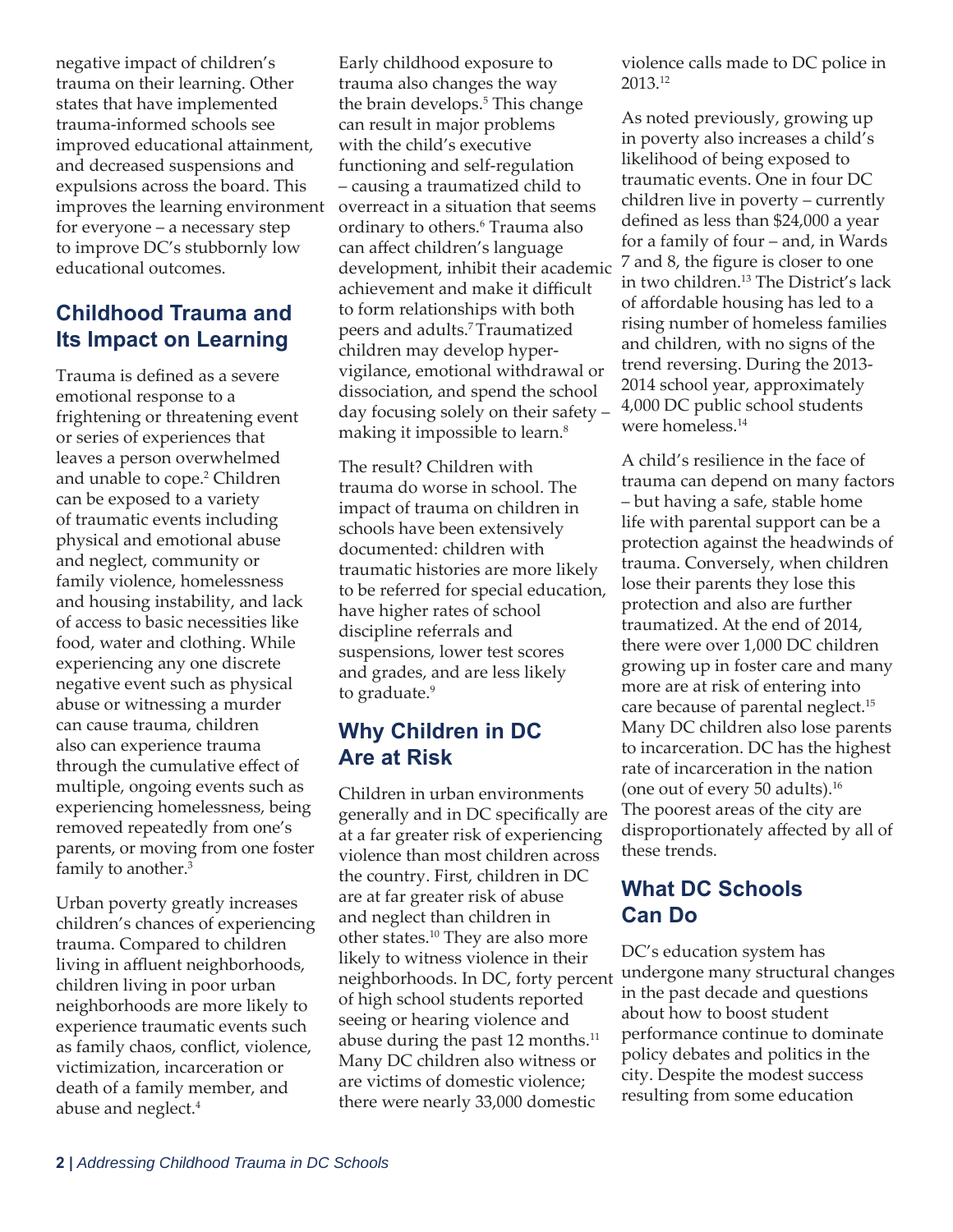reforms implemented in the last decade, students in DC continue to lag behind their peers in other jurisdictions.17 This gap cannot be closed without comprehensive school and city-wide interventions specifically designed to address children's exposure to trauma and its impact on classrooms.

Trauma-sensitive schools can improve academics by helping children become emotionally available to learn and improving their behavior. Educators who are trauma sensitive understand that children need to feel safe in order to learn and that "structure and limits are essential to creating and maintaining" this sense of safety.18 The concept of structure and limits doesn't mean unbending rules; it instead refers to the need to provide a sense of safety for children through predictable patterns and relationships with adults.

Educators also can help students by focusing on areas where a child does well, taking a strength-based approach, and therefore giving a child the opportunity to feel successful; this can be an important emotional starting point for a child to gain self-esteem and then from there to begin to master academic content and social relations.19 Educators also can help children focus on learning by teaching them to calm their anxieties and modulate their behavior.<sup>20</sup> By training educators to recognize when children are struggling with self-regulation or experiencing intense emotions, and providing them with an array of appropriate supports and responses, educators will be better able to help traumatized children reduce hyperarousal and to focus and learn.21 These interventions also enforce one another; helping children calm



**40% of DC high school students witnessed violence during the past year.**

to calmer classrooms, making it easier for teachers to teach, and ultimately increasing academic performance across the school.

Creating trauma-sensitive schools in DC should build on efforts already in place. The concept of trauma-informed practice is not new in DC, and several agencies in the District have already begun work in this area. For example, DC's Child and Family Services Agency (CFSA) has been implementing a trauma systems therapy model in their practice. CFSA has also worked with the Office of the State Superintendent of Education (OSSE) to train over 440 DC educators in trauma systems therapy.22

down and modulate behavior leads In addition, over the past four years the DC Public Schools' (DCPS) Mental Health and Behavioral Support Services team has reevaluated the mental health services provided by its social workers and significantly increased the number of clinical services they provide.<sup>23</sup>

> In 2011, DCPS began piloting several practices and now has expanded its programs to offer five evidence-based treatments. Two of these specifically focus on children experiencing trauma: Cognitive Behavioral Intervention for Trauma in Schools (CBITS) and Structured Psychotherapy for Students Responding to Chronic Stress (SPARCS).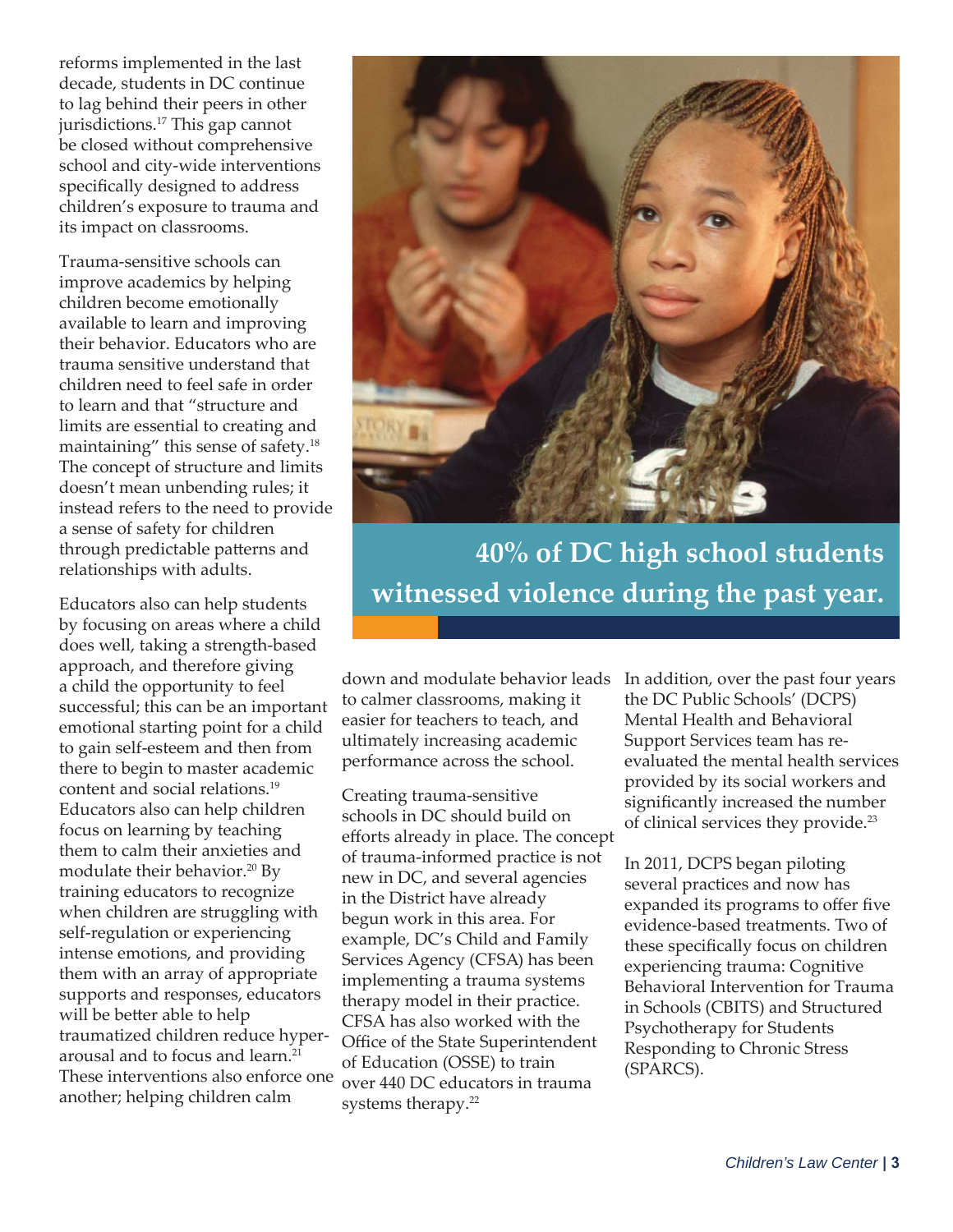## **What Do Trauma-Sensitive Schools Have in Common?**

While schools have varied in how they have designed and implemented strategies to address trauma based on the particular characteristics of their students and community, they have certain elements in common.

The Trauma and Learning Policy Initiative of Massachusetts has identified the following characteristics as essential components of trauma-sensitive schools:<sup>24</sup>

- *All school staff understand how trauma impacts learning and are "bought into" the need for a school-wide approach.* All staff in a school – including educators, administrators, counselors, nurses, mental health providers, cafeteria workers, bus drivers, custodians, athletic coaches and paraprofessionals – must understand how common trauma is and how it affects children academically, emotionally and behaviorally.
- *All school staff embrace a shared sense of responsibility for helping every child succeed.*  The responsibility is not on teachers to "fix" challenging students by themselves, but rather the goal is to examine how the school community as a whole can support every child to feel safe and to participate in the school community.
- *School staff create an environment where all children feel safe physically, emotionally, socially and academically.* Trauma causes children to feel unsafe. Addressing a child's physical and emotional safety is key to helping them feel safe in the classroom. Creating a sense of safety in this context means not only securing the physical safety of the school but also setting structures and limits that create consistency and predictability for children who fear uncertainty.
- *Student trauma is addressed in holistic ways not in a singular program.* To thrive, a school must take into account a child's need for strong relationships with adults and peers, ability to self-regulate behaviors, success in academic and nonacademic areas, and physical and emotional health and well-being. This cannot be achieved through a stand-alone program.
- *School staff explicitly make children feel like a part of the school community and provide children multiple opportunities to practice newly developing social and behavioral skills.* Children who have been traumatized need to feel connected to the school community to be able to thrive in school – however, these children are also most likely to reject attempts to engage them. By creating a culture of acceptance and respect and working to explicitly foster positive connections between staff, students and families, schools increase the opportunities for children to practice newly developing social, behavioral and academic skills.
- *School leaders have their pulse on what's happening within their halls and outside of their walls*  and can respond quickly to needs of students and the surrounding community. The school must be prepared and able to adapt to escalating trauma in a child's life (such as becoming suddenly homeless or removed from a parent's home), or traumatic events happening in a neighborhood (such as a local shooting).
- *Schools should view suspension and expulsion as a disciplinary option of last resort.* The school must develop approaches to decrease the behaviors that lead to suspensions. At the same time, schools should utilize alternative disciplinary practices that promote future positive outcomes rather than punitive methods that do little to change student behavior, break the bonds between students and their schools, and lead to further isolation. Suspension and expulsion should be rare.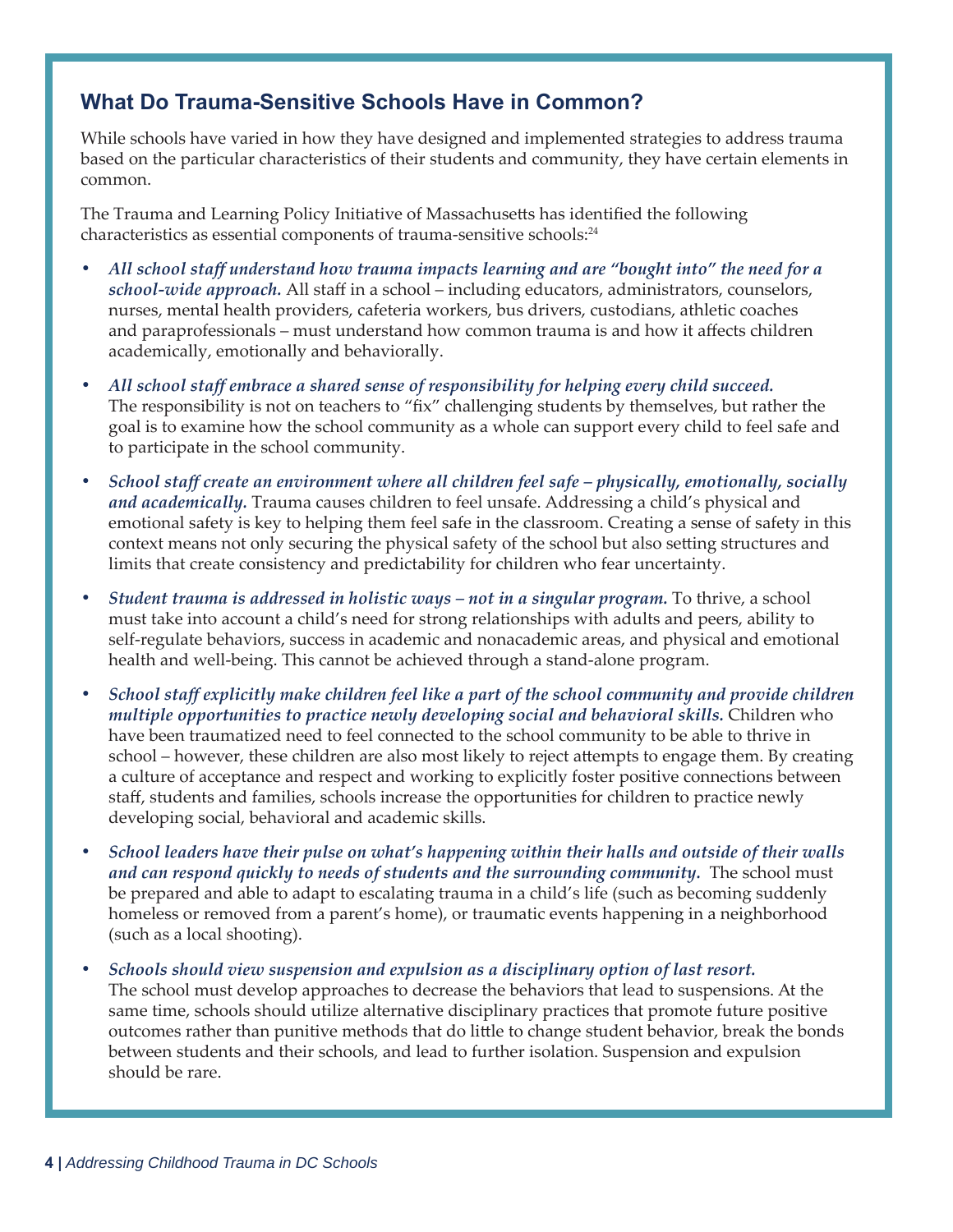Individual public and public charter schools also may offer other programs that could serve as city-wide models. However, there is no centralized source of information on the programs and services offered by individual schools to address trauma, nor is there publicly available information on their effectiveness. Now is the perfect time for the District to ensure all of our schools are putting these pieces and resources together in a comprehensive manner to serve the unique needs of their student populations with trauma.

As the District evaluates its approach to building traumasensitive schools, there are many states that we can look to as models. For example:

#### **Massachusett s**

Massachusetts has emerged as a national leader in creating traumasensitive schools. Recently passed legislation supports schools in developing a plan to foster a safe, positive, healthy and inclusive learning environment that promotes student well-being and trauma sensitivity.25 Through a grant process, schools are funded to develop trauma-sensitive training for school staff. Teachers and administrators in schools that received grants and developed action plans describe many changes, big and small, that quickly led to measurable success. For example, staff make sure to greet every child every morning by name or with a handshake and touch on the shoulder.<sup>26</sup> In some schools, each day begins with a morning meeting focused on community building.<sup>27</sup> Another school developed a pass for students to request if they needed

time to calm down. As part of this system, students would go to the office and be given a simple task to do to help them calm down.28 This new approach dramatically reduced the use of suspensions and improved test scores.29 One school reported that office discipline referrals were down 75 percent two years after implementing their school action plan.30

#### **Washington State**

Through Washington State's Attachment, Regulation and Competency (ARC) program, schools integrate socio-emotional learning and trauma knowledge into classroom practices, integrate community behavioral health service providers into schools, and develop policies and practices to help teachers learn trauma-informed practices.31 School staff are regularly trained on the impact of trauma on learning and taught tools to address student behavior and learning.32 New teachers are screened during the application process to determine whether their teaching style would foster the trauma-informed practices of the school.<sup>33</sup> After implementing this new approach, one school had a 90 percent decrease in school suspensions and significantly improved grades, test scores and graduation rates.34

#### **San Francisco**

San Francisco has implemented a trauma-sensitive schools' program since 2008.35 The program relies on prevention and intervention, and operates on three levels: student, caregiver and school system.<sup>36</sup> Children attend classroom presentations on how to calm down under stress, and individual and

**Teachers and administrators in schools that developed trauma plans describe implementing many changes, big and small, that quickly led to measurable success – including a dramatically reduced number of suspensions and increased test scores.**

group psychotherapy is available in schools.<sup>37</sup> Caregivers can attend workshops and support groups, and school staff can receive traumafocused professional development.38 Policies and procedures in the school district are examined through a trauma lens, which can mean, for instance, finding alternatives to suspension.39 After four years of implementation, the schools saw an 89 percent decrease in suspensions.40 Schools also saw a 27 percent decrease in absences. $41$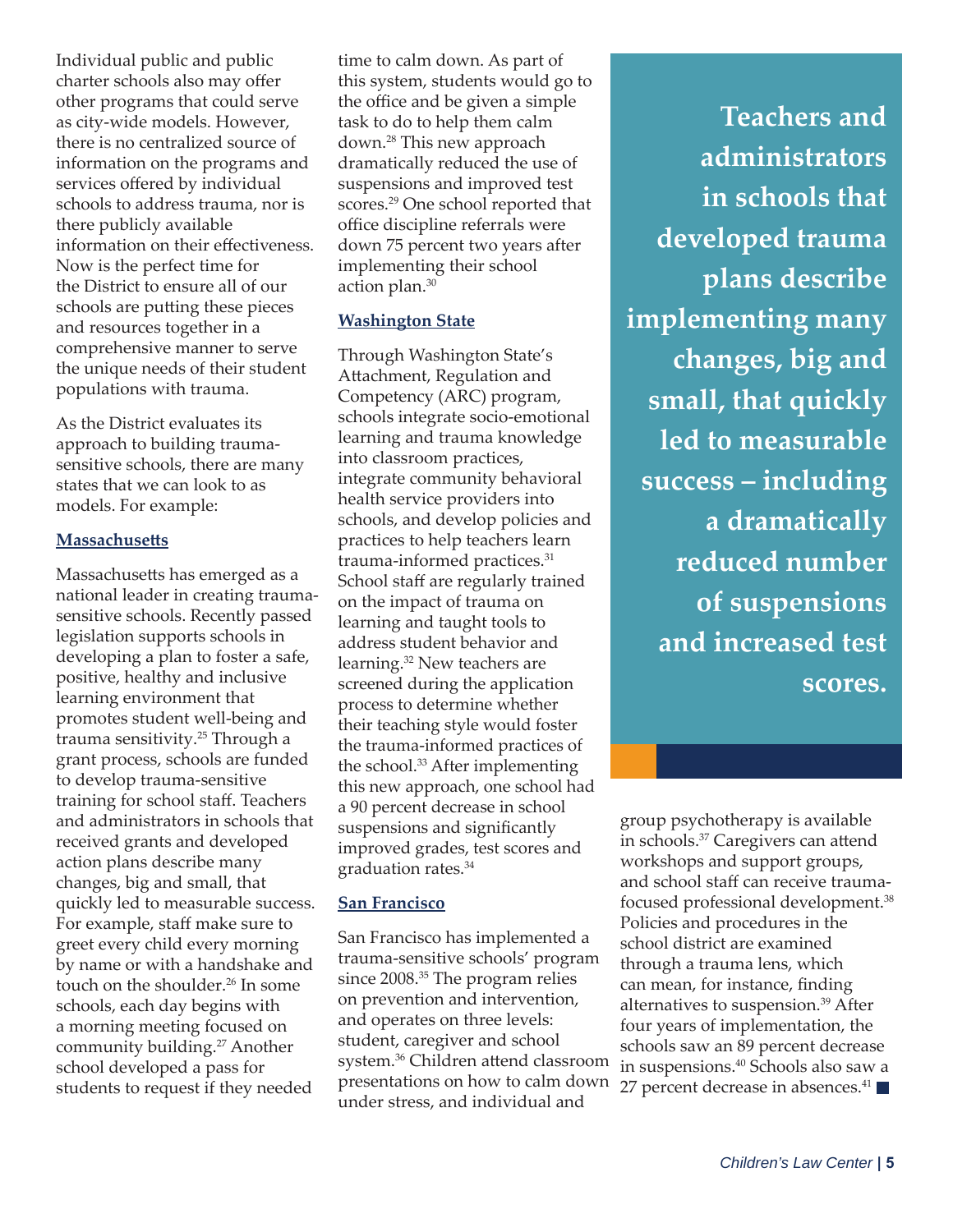# **POLICY RECOMMENDATIONS FOR DC SCHOOLS**

A policy agenda that addresses the issue of trauma at the District, agency and school level, and engages the broader community, is urgently needed to create schools in DC where all children feel safe and supported to learn. While schools may vary in their interventions to fit their unique characteristics, DC public and public charter schools should adopt certain elements common to all trauma-sensitive schools. In addition, DC laws, policies and funding mechanisms must prioritize creating safe and supportive schools. Children's Law Center urges the District to make all schools trauma sensitive by:

- *1. Creating a position to coordinate schools' eff orts.* Similar to the District-wide Anti-Bullying Coordinator, the District should create a position to coordinate the trauma-sensitive initiatives throughout DC schools. The Coordinator should review each school's policy. In addition, the Coordinator should connect individual schools to resources, training and support for school staff.
- *2. Adopting a model trauma-sensitive schools policy that can be tailored by DCPS and the Public Charter Schools* to fit their student populations. The District also should require every individual school campus to create their own plan.
- *3. Creating a grant program to support trauma-sensitive schools.* OSSE, or another agency, should distribute the funds and provide technical assistance to trauma-sensitive schools.
- *4. Requiring all Local Education Agencies to train and provide professional development on trauma for all staff that students come into contact with during the school day*, including educators, administrators, counselors, social workers, school nurses, school psychologists, school-based mental health providers, bus drivers, dedicated aides, custodians, cafeteria workers and security guards. This professional development should begin with understanding the prevalence of childhood trauma in DC and how it impacts children in the school.
- *5. Requiring all Local Education Agencies to screen potential teachers, administrators and staff when hiring new positions to strengthen the trauma-sensitive school model in DC.* Newly hired school staff must understand the importance of applying a trauma-sensitive model to educating students in DC.
- *6. Increasing access to information about trauma-sensitive plans in schools.* OSSE should collect all DC public school and public charter schools' trauma-sensitive school plans and, in real-time throughout the year, make this information available to the public on an easy-to-access website. Once the schools have begun to implement their policies, OSSE should develop a mechanism to evaluate outcomes on an individual school and system-wide level and issue an annual report on progress.

## **ENDNOTES**

- 1. Soumya Bhat & Jenny Reed, *Unlocking Opportunities: Services that Help Poor Children Succeed in the Classroom, Part 1: How Poverty Aff ects a Child's Ability to Learn,* DC Fiscal Policy Institute (2014), available at http://www.dcfpi.org/wpcontent/uploads/2014/05/Part-I-Povertyand-Childrens-Learning-Final.pdf.
- *2. Understanding Child Trauma, The National Child Traumatic Stress Network*, available at http://www.nctsn.org/sites/default/ files/assets/pdfs/policy\_and\_the\_nctsn\_ final.pdf.
- 3. Kathryn Collins et. al., *Understanding the Impact of Trauma and Urban Poverty on Family Systems: Risks, resilience, and*

*interventions*, Family-Informed Trauma Treatment Center (2010), available at http://www.nctsn.org/sites/default/files/ assets/pdfs/understanding\_the\_impact\_ of\_trauma.pdf.

4. Laurel J. Kiser, *Protecting Children from the Dangers of Urban Poverty*, Clinical Psychology Review (2007).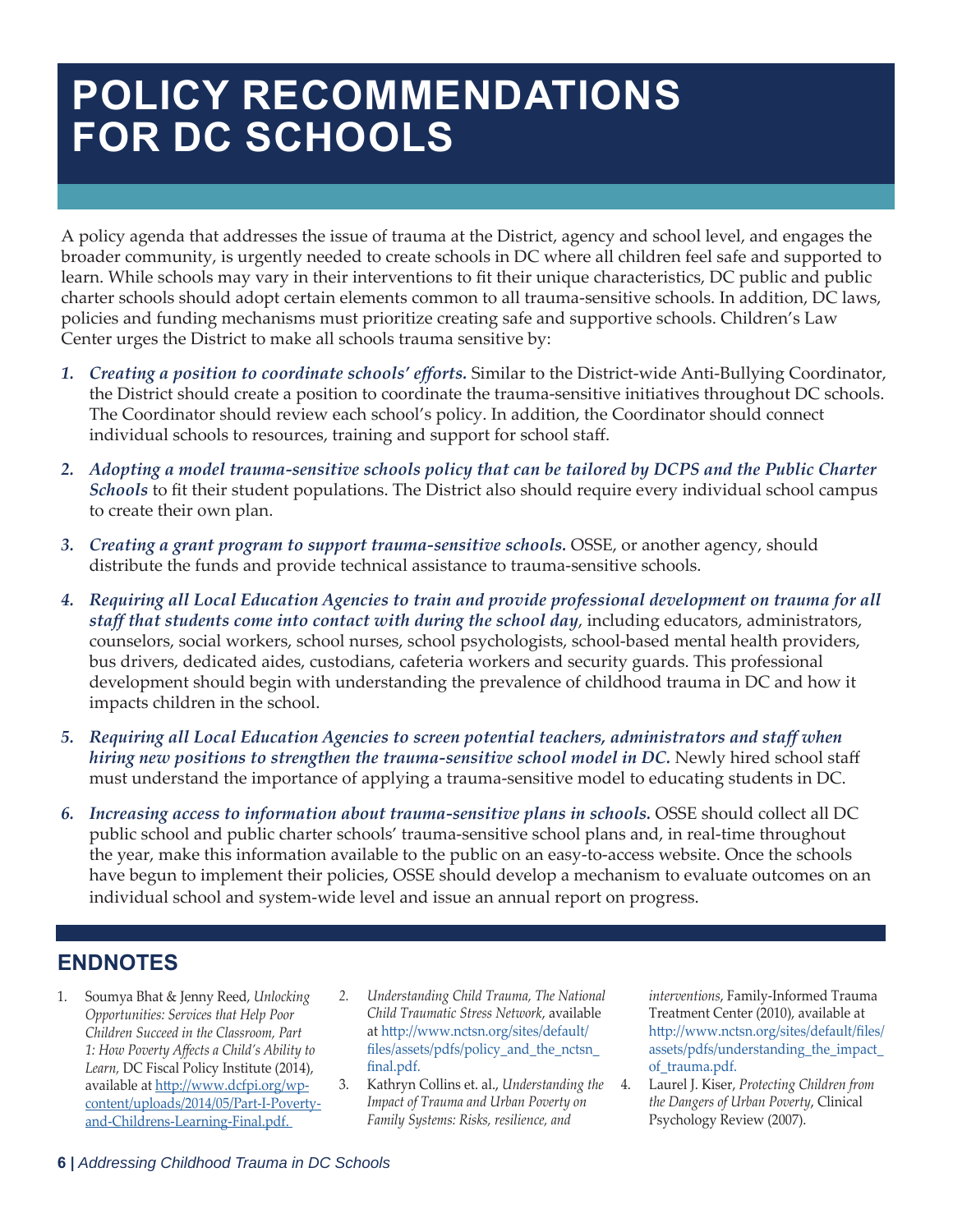- 5. Bruce D. Perry, M.D., Ph.D., *Traumatized Children: How Childhood Trauma Infl uences 14. Id. Brain Development*, Journal of the California Alliance for the Mentally Ill (2000).
- 6. Ann Masten & J. Douglas Coatsworth, *The Development of Competence in Favorable and Unfavorable Environments: Lessons from Research on Successful Children*, American Psychologist (1998).
- 7. Amy C. Tishelman et. al., *A Framework for School-based Psychological Evaluations: Utilizing a 'Trauma Lens,'* Journal of Child and Adolescent Trauma (2010), available at http://www.bc.edu/content/dam/files/ schools/cas\_sites/psych/pdf/articles/ tishelman\_framework.pdf.
- 8. Ann Shields & Dante Ciccetti, Reactive *Aggression Among Maltreated Children: The Contributions of Att ention and Emotion Dysregulation*, Journal of Clinical Psychology (1998).
- 9. Tishelman, *supra* note 7; citing John Eckenrode et. al. *School Performance and Disciplinary Problems Among Abused and Neglected Children*, Developmental Psychology (1993), available at http:// www.pupilbay.com/homework\_data/ pb100888-1.pdf; Susan M. Shonk & Dante Cicchett i, *Maltreatment, Competency Defi cits, and Risk for Academic and Behavioral Maladjustment*, Developmental Psychology; and J. Leiter & M. Johnson, *Child Maltreatment and School Performance*, American Journal of Education, (2001).
- 10. Child abuse and neglect occurs at a rate of 19 per 1,000 children in DC, compared with 9 per 1,000 children nationwide. *Children Who are Confi rmed by Child Protective Services as Victims of Maltreatment*, Kids Count Data Center (2014), http://datacenter.kidscount.org/ data/tables/6221-children-who-areconfirmed-by-child-protective-servicesas-victims-of-maltreatment?loc=10&loct= 3#detailed/3/any/true/868,867,133,38,35/ any/12943,12942.
- 11. Julie Ost & Laura K. Maurizi, *District of Columbia Youth Risk Behavior Survey*, Office of the State Superintendent of Education (2013), available at http://osse. dc.gov/sites/default/fi les/dc/sites/osse/ publication/attachments/2012%20DC%20 YRBS\_OSSE\_0.pdf.
- *12. Domestic Violence Facts*, DC Coalition Against Domestic Violence, http:// dccadv.org/img/fck/file/Resources/ DCCADV\_DomesticViolenceFacts\_Sheet. pdf.
- 13. Bhat, *supra* note 1.
	-
- 15. Child and Family Services Agency 2014 Performance Oversight Responses, Q44.
- *16. A Capitol Concern: The Disproportionate Impact of the Justice System on Lowincome Communities in DC*, Justice Policy Institute (2010), available at http://www. justicepolicy.org/images/upload/10-07\_ EXS\_CapitolConcern\_AC-PS-RD-DC.pdf.
- 17. A federal study based on the 2013 National Assessment of Educational Progress showed that despite some gains, DCPS trailed behind the average for large 30. urban districts and the national average in terms of performance on national reading and math tests. Furthermore, the achievement gap between Caucasian and African-American students in DC was the widest in the nation. Emma Brown, *Despite DC School Gains, System Trails Behind Large City Average*, Washington Post, December 18, 2013, http://www.washingtonpost.com/local/ education/despite-dc-public-schoolgains-system-trails-behind-large-cityaverage/2013/12/18/481bb332-67e2-11e3 a0b9-249bbb34602c\_story.html.
- 18. Susan F. Cole et al., *Helping Traumatized Children Learn 2: Creating and Advocating for Trauma-Sensitive Schools*, Massachusetts Advocates for Children: Trauma and Learning Policy Initiative (2013).
- 19. Susan Cole et al., *Helping Traumatized Children Learn: Supportive School Environments for Children Traumatized by Family Violence,* Massachusetts Advocates 38. Id. for Children: Trauma and Learning Policy Initiative (2005), available at  $\frac{ht}{pt}$  // 40. traumasensitiveschools.org/wp-content/ uploads/2013/06/Helping-Traumatized-Children-Learn.pdf.
- *20. Id.*
- *21. Id.*
- 22. Presentation by Yuliana Del Arroyo, OSSE, to the Mayor's Advisory Committee on Child Abuse and Neglect (MACCAN), February 24, 2015.
- *23. DC Public Schools: Building an Infrastructure for School Mental Health*, District of Columbia Public Schools (2015).
- 24. Cole, *supra* note 18.
- *25. Governor Patrick Signs Safe and Supportive Schools into Law*, Trauma and Learning Policy Initiative (2014), http:// traumasensitiveschools.org/safe-andsupportive-schools-becomes-law/.
- 26. David Bornstein, *Schools that Separate the Child from the Trauma*, New York Times, November 13, 2013, http://opinionator. blogs.nytimes.com/2013/11/13/ separating-the-child-from-the-trauma/?\_ php=true&\_type=blogs&\_r=1.
- *27. Id.*
- 28. Cole, *supra* note 18.
- 29. Quote from a Massachusetts' School Principal. *Four Perspectives*, Trauma and Learning Policy Initiative, http:// traumasensitiveschools.org/trauma-andlearning/.
- 30. Bornstein, *supra* note 26.
- 31. See Area Health Education Center, Washington State University, extension.wsu.edu/ahec/trauma/Pages/ ComplexTrauma.aspx.
- 32. Jane Ellen Stevens, *There's No Such Thing as a Bad Kid in These Spokane, WA, Trauma-Informed Elementary Schools*, ACES Too High, http://acestoohigh.com/2013/08/20/ spokaneschools/.

- 34. Jane Ellen Stevens, *Resilience Practices Overcome Students' ACEs in Trauma-Informed High School, Say the Data*, ACES Too High (2015), http://acestoohigh. com/2015/05/31/resilience-practicesovercome-students-aces-in-traumainformed-high-school-say-the-data/.
- 35. Patricia Yollin, *UCSF Brings HEARTS to Children Aff ected by Trauma*, UCSF School of Medicine (2012), http://coe.ucsf.edu/ coe/spotlight/ucsf\_hearts\_story.html.
- *36. Id.*
- *37. Id.*
	-
- *39. Id.*
- 40. Jane Ellen Stevens, *San Francisco's El Dorado Elementary School Uses Traumainformed and Restorative Practices; Suspensions Drop 89%*, ACES Too High (2014), http://acestoohigh.com/2014/01/28/ hearts-el-dorado-elementary/.
- 41. Presentation given December 3, 2013 by Joyce Dorado, Ph.D., *Transforming Trauma's Eff ects on the Developing Brain: How Educators, Judges and Other Professionals Can Help to Foster Resilience and Promote School Success*, UCSF HEARTS, http://www.courts.ca.gov/ documents/B2\_Transforming\_Trauman\_ Dorado.pdf.

*<sup>33.</sup> Id.*